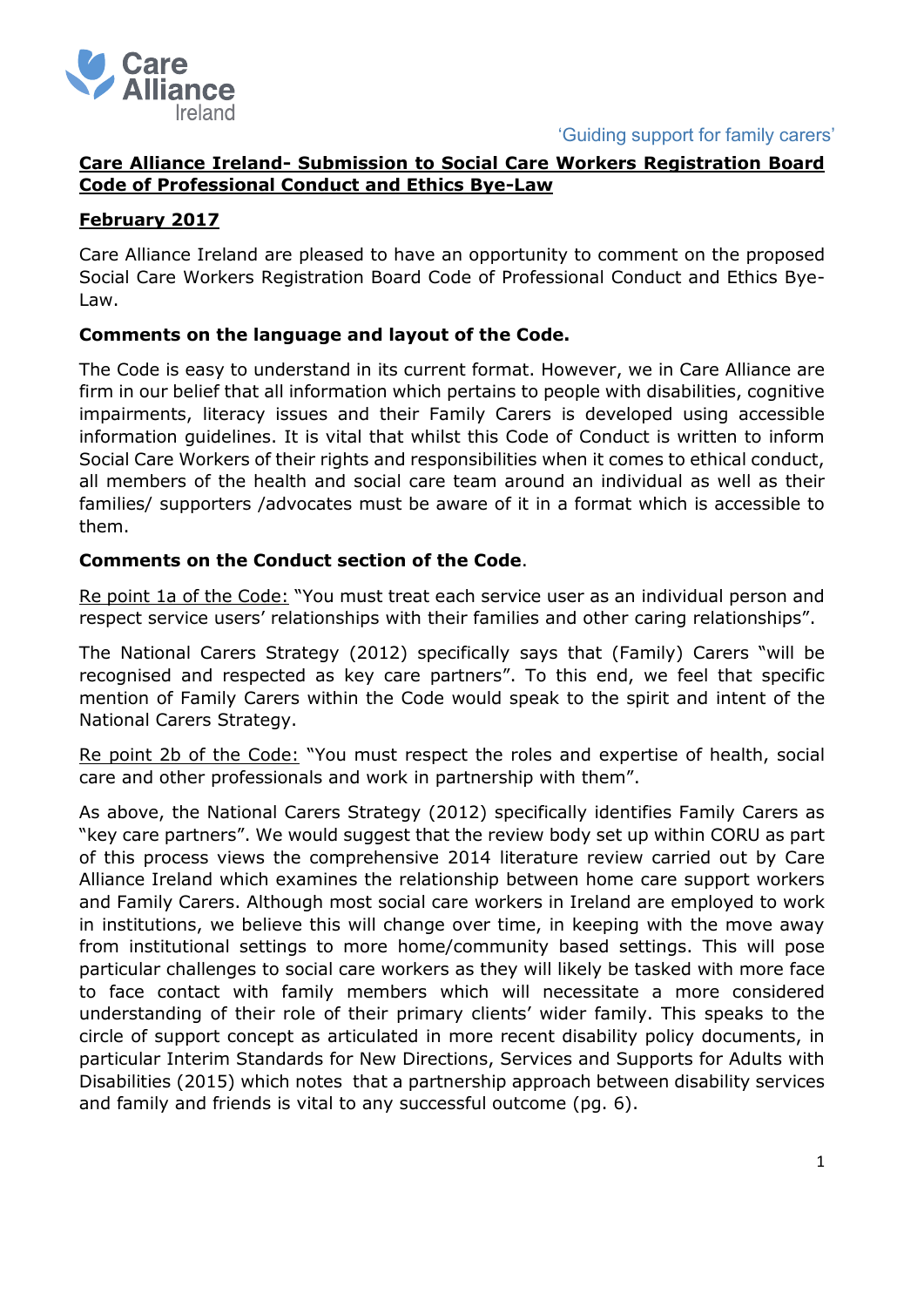

'Guiding support for family carers'

The literature review mentioned above can be read at [www.carealliance.ie/userfiles/file/Literature%20Review%202014%20Final.pdf](http://www.carealliance.ie/userfiles/file/Literature%20Review%202014%20Final.pdf)

Upwards of €4 billion worth of care annually is provided by 360,000 Family Carers in the homes of their loved ones; indicating that the vast bulk of care of those with care support needs is carried out by family members. This is often in addition to the care being carried out by social care workers. Family Carers have a significant role to play in the lives of their loved ones, whether those loved ones remain at home with the support of a social care worker, or are based in a residential setting. To not specifically refer to the expertise of Family Members, often accumulated over many years of providing care, is insufficiently respectful of the significant long-term role they play and continue to play well after individual social care workers have moved on

#### **Comments on the "Performance" section of the code.**

Re point 10 of the Code: Communicate with service users, carers and other professionals.

We are pleased to see carers acknowledged specifically in the overarching title of this point of the Code. However, we feel it important to continue this specific naming of Family Carers through each of the sub-points. To ensure maximum inclusion, the definition of the term Family Carers can be detailed somewhere in the document, to specifically include friends/neighbours who may not be relatives.

The use of the term 'carer' when referring to Family members can be problematic and the term is also widely used when referring to paid (social) care workers.

Point 10b: "You should communicate sensitively and effectively with the carers and the families of service users, taking into account any special needs when communicating with children and vulnerable adults."

We strongly feel that this point be prefaced by "You must" rather than "you should", given the high level of knowledge and the significant level of care many family members provide.

Re point 14b of the Code: "You should be willing to work in collaboration with service users, professionals, support staff and others to optimise and enhance service user care".

As above, we feel strongly that Family Carers should be specifically named here alongside professionals and support staff. This is a key point.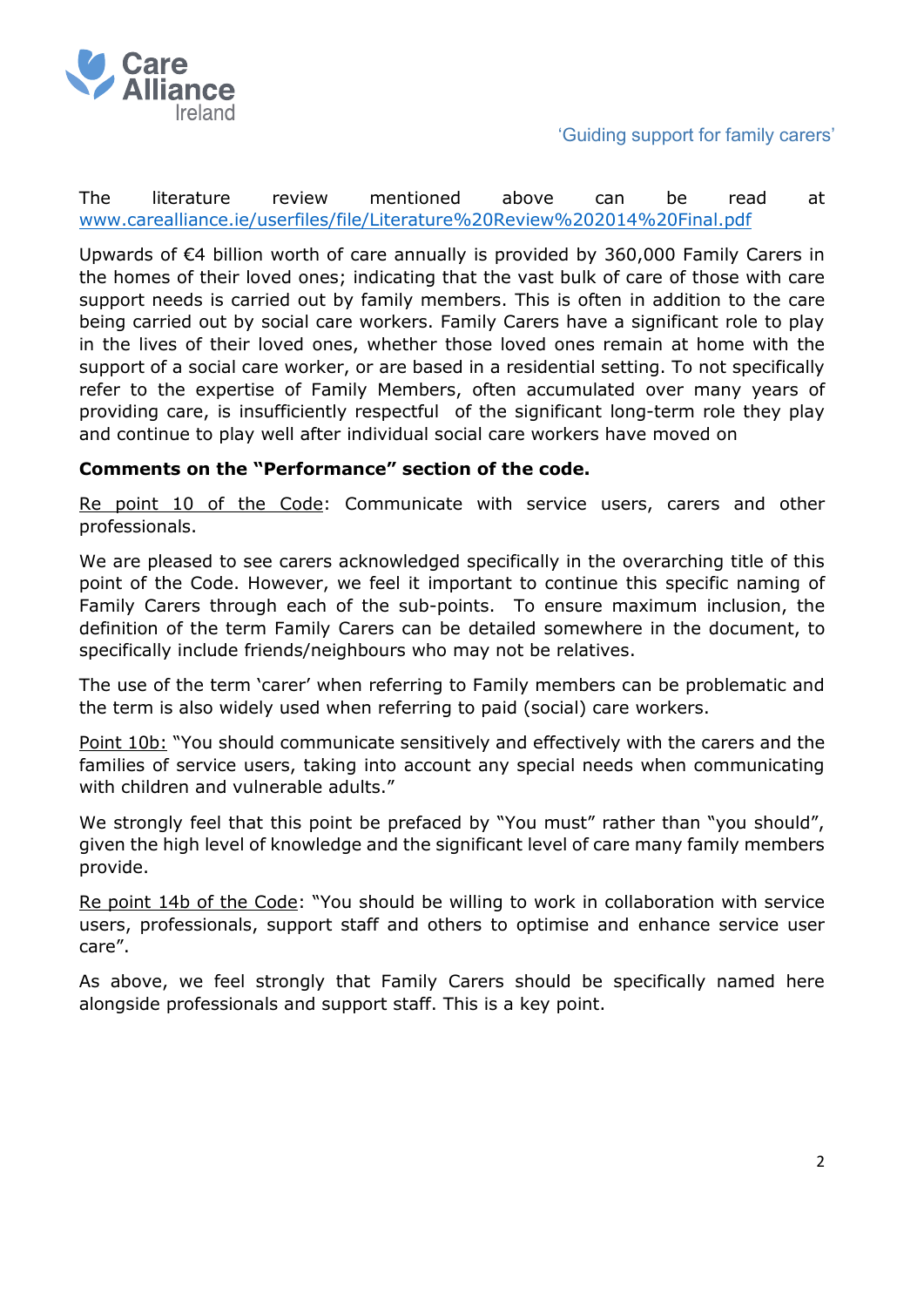

# **Background Information on Care Alliance Ireland**

There are approximately 360,000 Family Carers in the Republic of Ireland. Family Carer support is provided by a number of organisations, including those dedicated solely to carer support and others who support carers as part of their response to individuals with specific conditions.

Care Alliance Ireland is the National Network of Voluntary Organisations supporting Family Carers. Our vision is that the role of Family Carers is fully recognised and valued by society in Ireland. We exist to enhance the quality of life of family carers. We achieve this by supporting our 104 member organisations in their direct work with family carers through the provision of information, developing research and policy, sharing resources, and instigating opportunities for collaboration.

Our legitimacy derives from our membership base which includes all the carer organisations and virtually all of the disease/disability-specific organisations currently providing services to Ireland's Family Carers. Our membership comprises organisations both large and small, and both regional and national.

We work with organisations in order that they can enhance the information and supports they provide to Family Carers. We provide them with opportunities to collaborate on initiatives including National Carers Week, a multi-agency and multi-disciplinary Family Carer Research Group, and joint policy submissions. We actively encourage collaboration in all our projects. We provide cohesion to those organisations working to support family carers. We commission relevant research that supports quality interventions in the lives of family carers.

By focusing on these functions we enable more of our member's resources to go directly to coal face services.

### **Contact**

*Zoe Hughes, Policy & Research Officer, Care Alliance Ireland* 

*[zoe@carealliance.ie](mailto:zoe@carealliance.ie)*